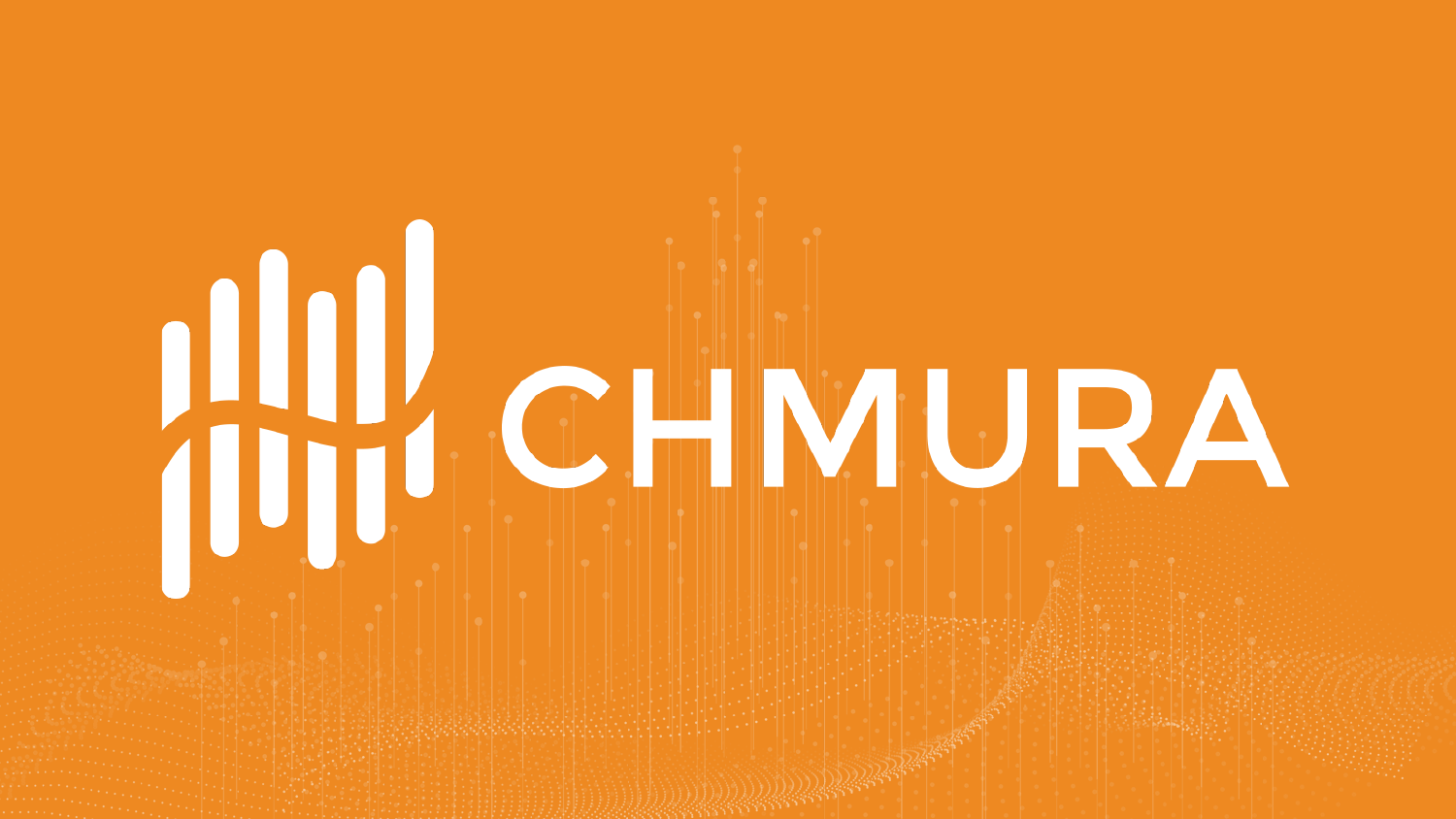#### Pandemic Impact Data

- **EXPLOSED IMPACT In the CSPDC Region**
- **Recovery Path**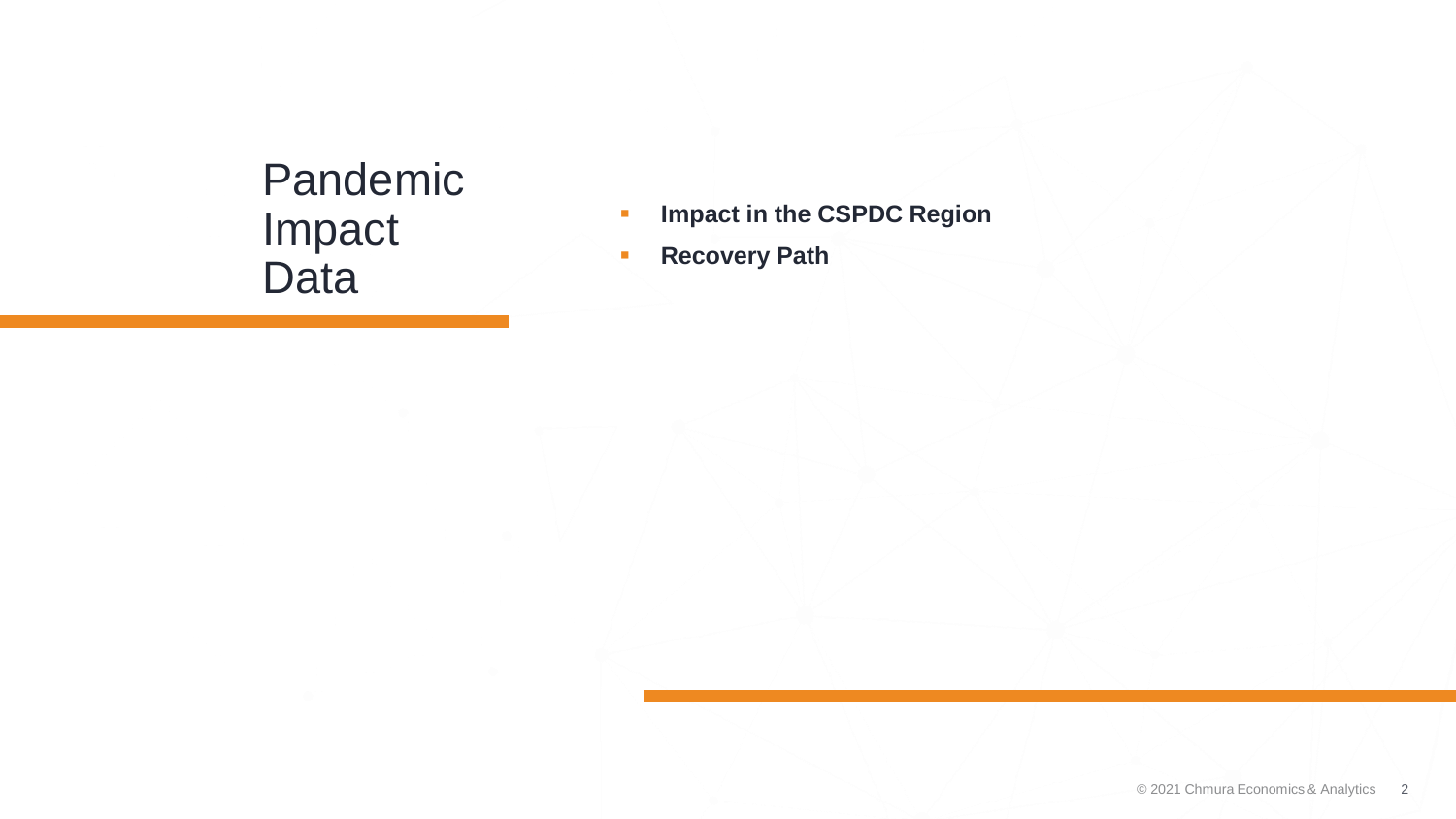#### **CSPDC Region Definition**



Augusta County Bath County Highland County Rockbridge County Rockingham County Buena Vista City Harrisonburg City Lexington City Staunton City Waynesboro City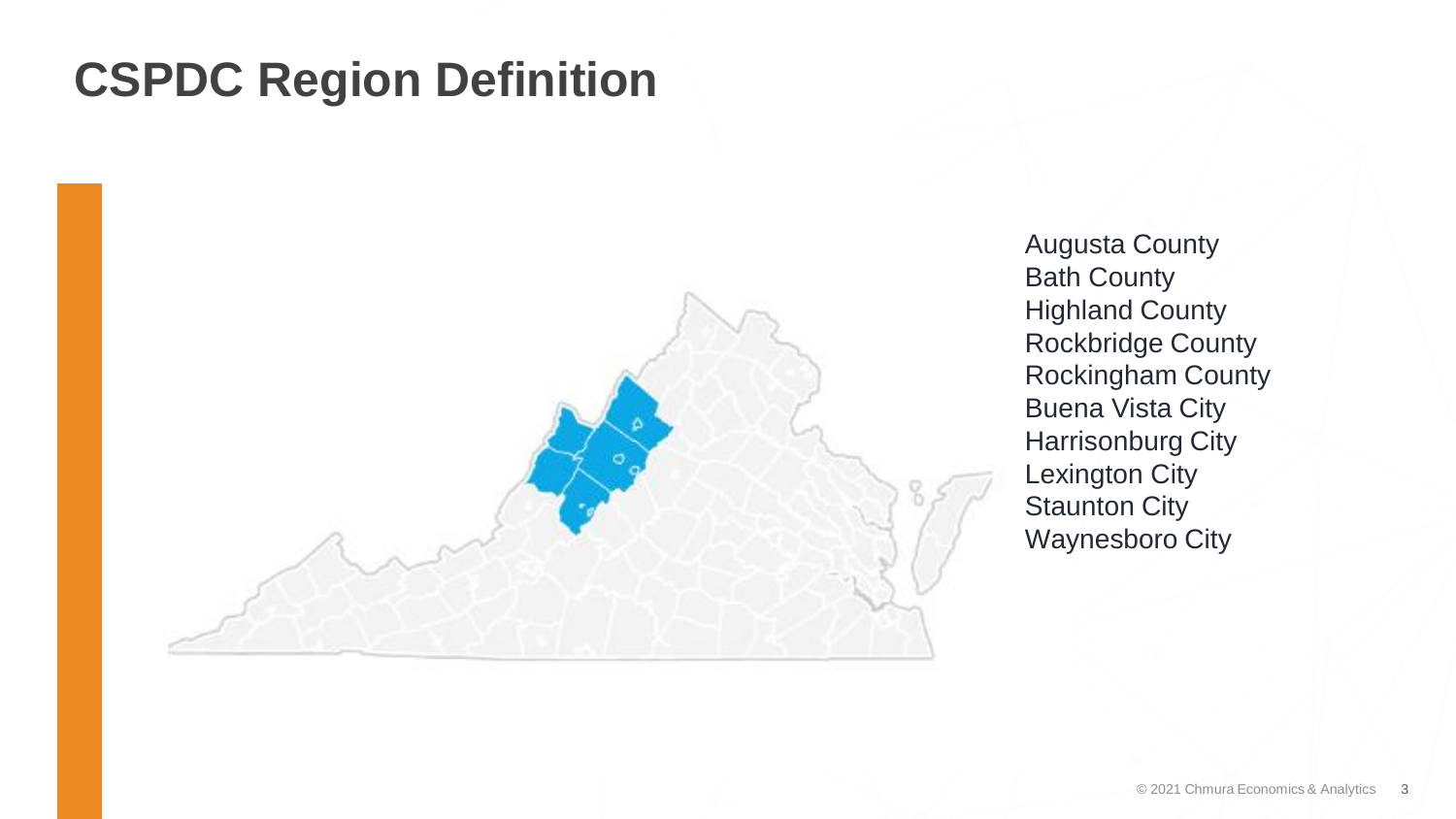## **Impact Summary April - June 2020: 10.7% of Workforce Lost**

|                                                                          | Q2 Job Change  | <b>Q2 GDP Impact (\$Million)</b> |
|--------------------------------------------------------------------------|----------------|----------------------------------|
| <b>Accommodation and Food Services</b>                                   | $-6,699$       | $ $72.3$                         |
| <b>Educational Services</b>                                              | $-1,415$       | $-$ \$23.8                       |
| <b>Retail Trade</b>                                                      | $-1,411$       | $-$16.8$                         |
| <b>Health Care and Social Assistance</b>                                 | $-1,044$       | $-$16.6$                         |
| Construction                                                             | $-942$         | $-$18.6$                         |
| Other Services (except Public Administration)                            | $-756$         | $-$ \$8.4                        |
| Manufacturing                                                            | $-710$         | $-$ \$54.0                       |
| Arts, Entertainment, and Recreation                                      | $-622$         | $-$ \$8.6                        |
| Administrative and Support and Waste Management and Remediation Services | $-382$         | $-$ \$5.4                        |
| <b>Wholesale Trade</b>                                                   | $-272$         | $-$ \$8.8                        |
| Real Estate and Rental and Leasing                                       | $-258$         | $-$ \$64.4                       |
| Professional, Scientific, and Technical Services                         | $-231$         | $-$ \$5.1                        |
| <b>Transportation and Warehousing</b>                                    | $-200$         | $-$ \$6.0                        |
| Information                                                              | $-174$         | $-$ \$3.9                        |
| <b>Public Administration</b>                                             | $-105$         | $-$ \$2.0                        |
| Finance and Insurance                                                    | $-103$         | $-$ \$2.9                        |
| Management of Companies and Enterprises                                  | $-90$          | $-$1.9$                          |
| <b>Utilities</b>                                                         | $-62$          | $-$ \$5.0                        |
| Mining, Quarrying, and Oil and Gas Extraction                            | $\overline{0}$ | \$0.1                            |
| Unclassified                                                             | 16             | \$0.4                            |
| Agriculture, Forestry, Fishing and Hunting                               | 367            | \$8.9                            |
| <b>Total</b>                                                             | $-15,092$      | $-$ \$315.0                      |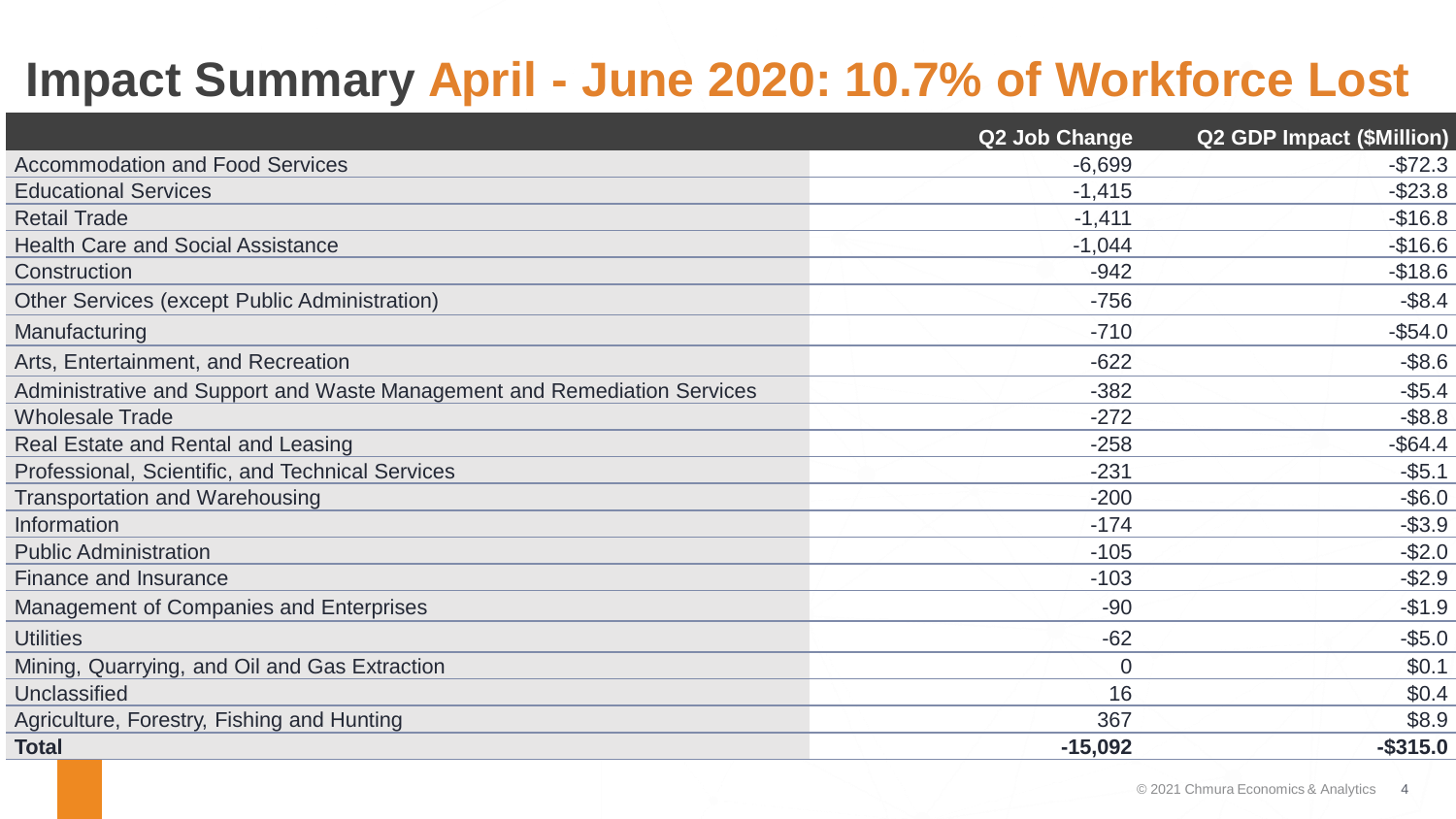## **Impact Summary 2020**

#### **Mixed Initial Recovery by Industry**

|                                                                          | Q2 Job Change  | Q3 Job Change | Q4 Job Change |
|--------------------------------------------------------------------------|----------------|---------------|---------------|
| <b>Accommodation and Food Services</b>                                   | $-6,699$       | 3,082         | 1,518         |
| <b>Educational Services</b>                                              | $-1,415$       | $-665$        | $-11$         |
| <b>Retail Trade</b>                                                      | $-1,411$       | 816           | 213           |
| <b>Health Care and Social Assistance</b>                                 | $-1,044$       | 161           | 120           |
| Construction                                                             | $-942$         | 10            | 238           |
| Other Services (except Public Administration)                            | $-756$         | 413           | 157           |
| Manufacturing                                                            | $-710$         | $-9$          | 470           |
| Arts, Entertainment, and Recreation                                      | $-622$         | 74            | 208           |
| Administrative and Support and Waste Management and Remediation Services | $-382$         | 347           | $-27$         |
| <b>Wholesale Trade</b>                                                   | $-272$         | $-125$        | 56            |
| Real Estate and Rental and Leasing                                       | $-258$         | 33            | 20            |
| Professional, Scientific, and Technical Services                         | $-231$         | 27            | 26            |
| <b>Transportation and Warehousing</b>                                    | $-200$         | 145           | $-139$        |
| Information                                                              | $-174$         | 7             | $-9$          |
| <b>Public Administration</b>                                             | $-105$         | 286           | $-206$        |
| <b>Finance and Insurance</b>                                             | $-103$         | $-39$         | 6             |
| Management of Companies and Enterprises                                  | $-90$          | $-38$         | $-3$          |
| <b>Utilities</b>                                                         | $-62$          | $-4$          | 11            |
| Mining, Quarrying, and Oil and Gas Extraction                            | $\overline{0}$ | $-1$          | 3             |
| Unclassified                                                             | 16             | 40            | $-60$         |
| Agriculture, Forestry, Fishing and Hunting                               | 367            | $-99$         | 100           |
| <b>Total</b>                                                             | $-15,092$      | 4,462         | 2,693         |
| <b>GDP Impact (\$Millions)</b>                                           | $-$ \$315.0    | \$58.2        | \$38.7        |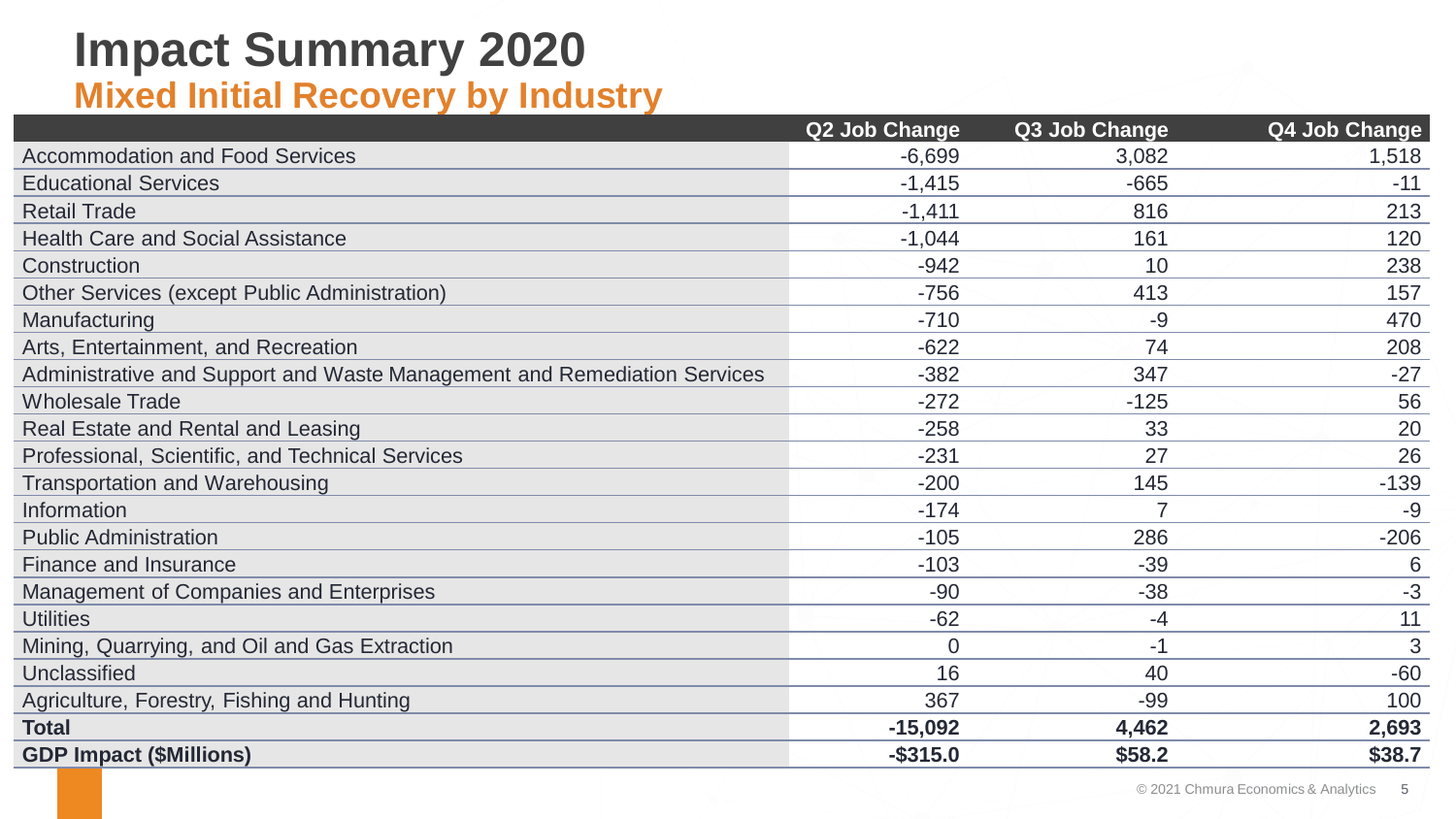## **Change in Number of Businesses (Establishments)**

**Other Services includes personal care and private household employment**

|                                                                          | 2019  | 2020           | 2020  | 2020  | Net Change,      |
|--------------------------------------------------------------------------|-------|----------------|-------|-------|------------------|
|                                                                          | Q4    | Q <sub>1</sub> | Q2    | Q3    | 2019Q4 to 2020Q3 |
| Other Services (except Public Administration)                            | 857   | 813            | 808   | 808   | $-49$            |
| <b>Transportation and Warehousing</b>                                    | 344   | 323            | 316   | 316   | $-28$            |
| <b>Wholesale Trade</b>                                                   | 292   | 281            | 276   | 275   | $-17$            |
| Finance and Insurance                                                    | 389   | 383            | 384   | 382   | $-7$             |
| Manufacturing                                                            | 346   | 341            | 342   | 339   | $-7$             |
| Agriculture, Forestry, Fishing and Hunting                               | 142   | 138            | 138   | 138   | $-4$             |
| <b>Accommodation and Food Services</b>                                   | 659   | 668            | 652   | 656   | $-3$             |
| Administrative and Support and Waste Management and Remediation Services | 350   | 349            | 346   | 347   | $-3$             |
| <b>Public Administration</b>                                             | 244   | 245            | 245   | 243   | $-1$             |
| Arts, Entertainment, and Recreation                                      |       | 106            | 108   | 107   |                  |
| Mining, Quarrying, and Oil and Gas Extraction                            | 10    | 11             | 11    | 11    |                  |
| Professional, Scientific, and Technical Services                         | 549   | 552            | 549   | 550   |                  |
| <b>Utilities</b>                                                         | 31    | 31             | 32    | 32    |                  |
| <b>Educational Services</b>                                              | 105   | 106            | 107   | 108   | 3                |
| <b>Management of Companies and Enterprises</b>                           | 43    | 43             | 45    | 46    | 3                |
| Real Estate and Rental and Leasing                                       | 283   | 289            | 287   | 287   | 4                |
| Information                                                              | 97    | 107            | 103   | 102   | 5                |
| <b>Retail Trade</b>                                                      | 1,003 | 1,007          | 1,007 | 1,008 | 5                |
| Construction                                                             | 859   | 859            | 860   | 869   | 10 <sup>°</sup>  |
| Unclassified                                                             | 110   | 124            | 136   | 146   | 36               |
| <b>Health Care and Social Assistance</b>                                 | 1,546 | 1,550          | 1,589 | 1,604 | 58               |
| <b>Total</b>                                                             | 8,365 | 8,326          | 8,341 | 8,374 | 9                |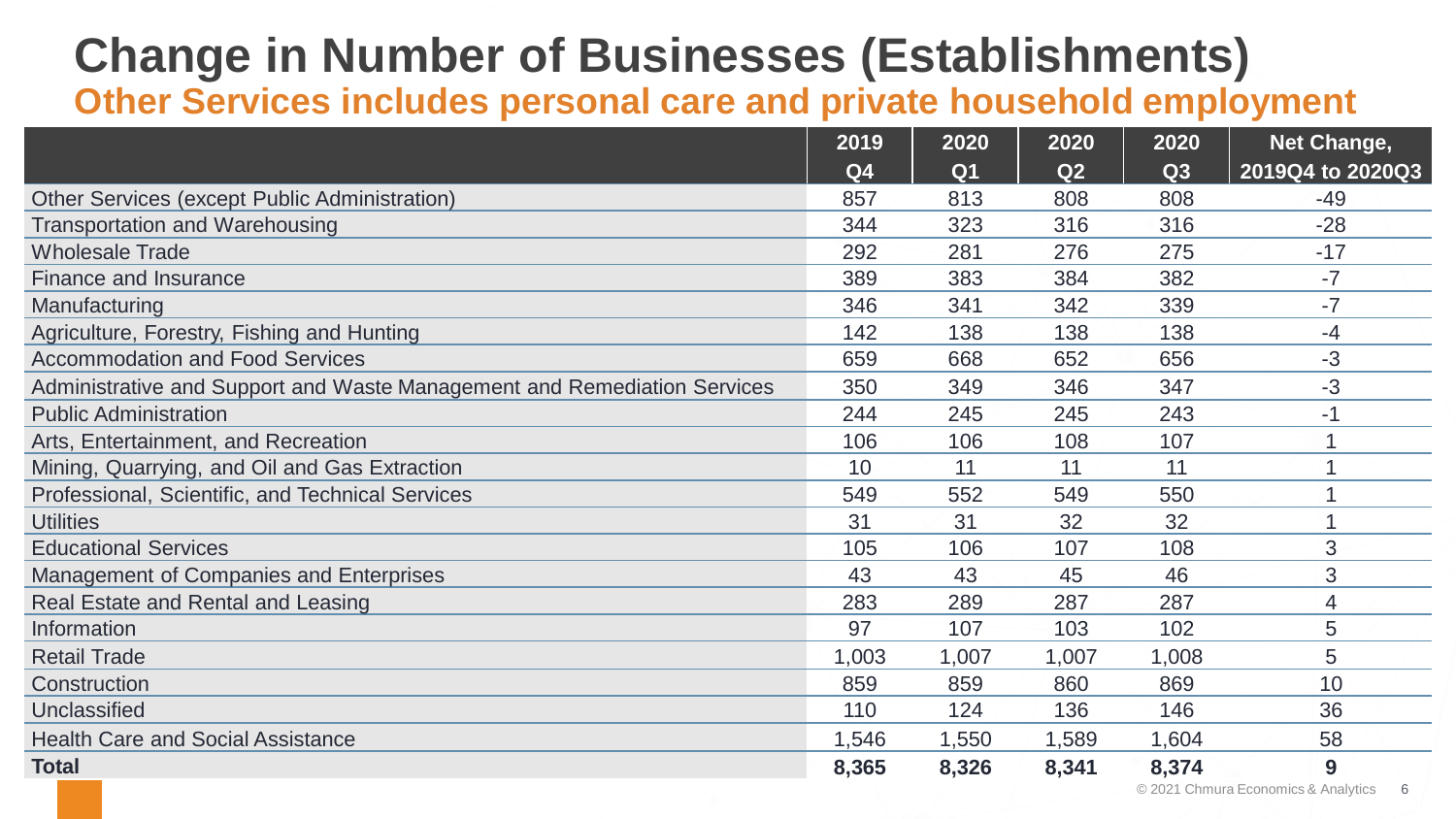### **Industry Impacts by Cluster**

|                 | Change in<br>Jobs 2020Q2 | % of Pre-<br><b>Pandemic</b><br><b>Workforce</b><br>Change | Industries Impacted the Most by COVID-19,<br><b>Employment Change 2020Q2</b>                                                                                  |
|-----------------|--------------------------|------------------------------------------------------------|---------------------------------------------------------------------------------------------------------------------------------------------------------------|
| Manufacturing   | $-710$                   | $-3.4\%$                                                   | Motor Vehicle Parts (-174)<br>Other Food Manufacturing (-160)<br>Animal Slaughtering and Processing (-146)<br>Printing and Related (-124)                     |
| Agriculture     | $+367$                   | $+7.8%$                                                    | Greenhouse, Nursery, and Floriculture (-51)<br><b>Support Activities for Forestry (-8)</b><br>Support Activities for Animal Production (-7)<br>Logging $(-4)$ |
| <u> Fourism</u> | $-7,641$                 | $-39.1%$                                                   | Restaurants (-3,938)<br><b>Traveler Accommodation (-1,929)</b><br><b>Special Food Services (-749)</b><br>Other Amusement and Recreation (-230)                |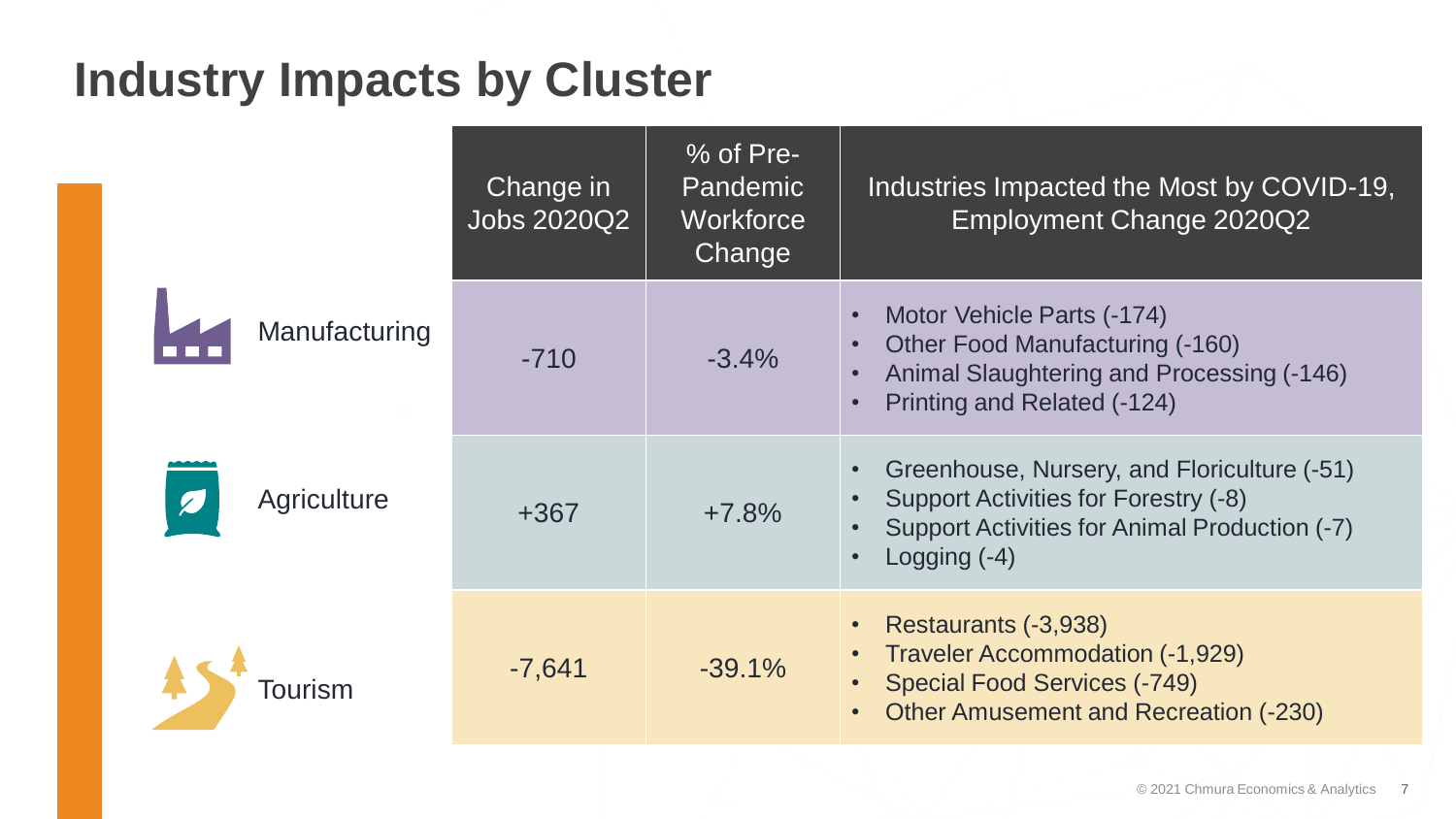### **Government Employment Impacts**

- **E** Federal and state employment grew and declined slower than private sector
- Local government employment hit hardest, lost 9% (1,200 jobs) by 2020Q3
- Local and state government employment lagging private sector recovery



*Source: Chmura Shaded bars indicate recessions*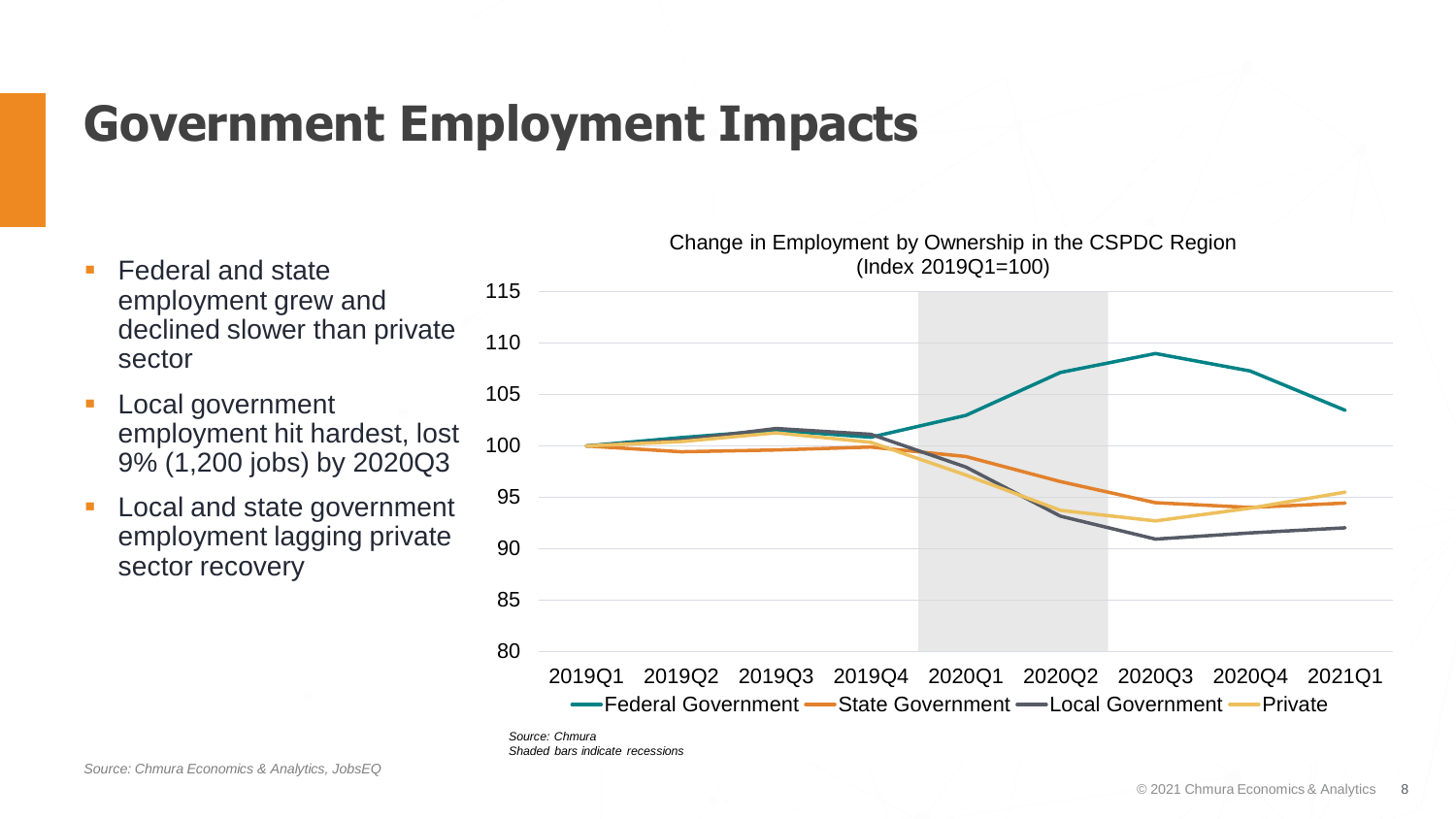#### **Impact on Small Businesses**

**More Severe, but Relatively Fewer Small Businesses**

- In 2020Q1, there were an estimated 6,396 small business establishments in the CSPDC region
- Small businesses employed 41,865 workers (29.7% of all jobs)
	- vs. 41.7% of all jobs in the state
- **In 2020Q2, Chmura estimates 5,007 small business jobs lost**
- Representing a loss of 12.0% of all regional small business jobs
	- vs. 10.7% overall losses for the region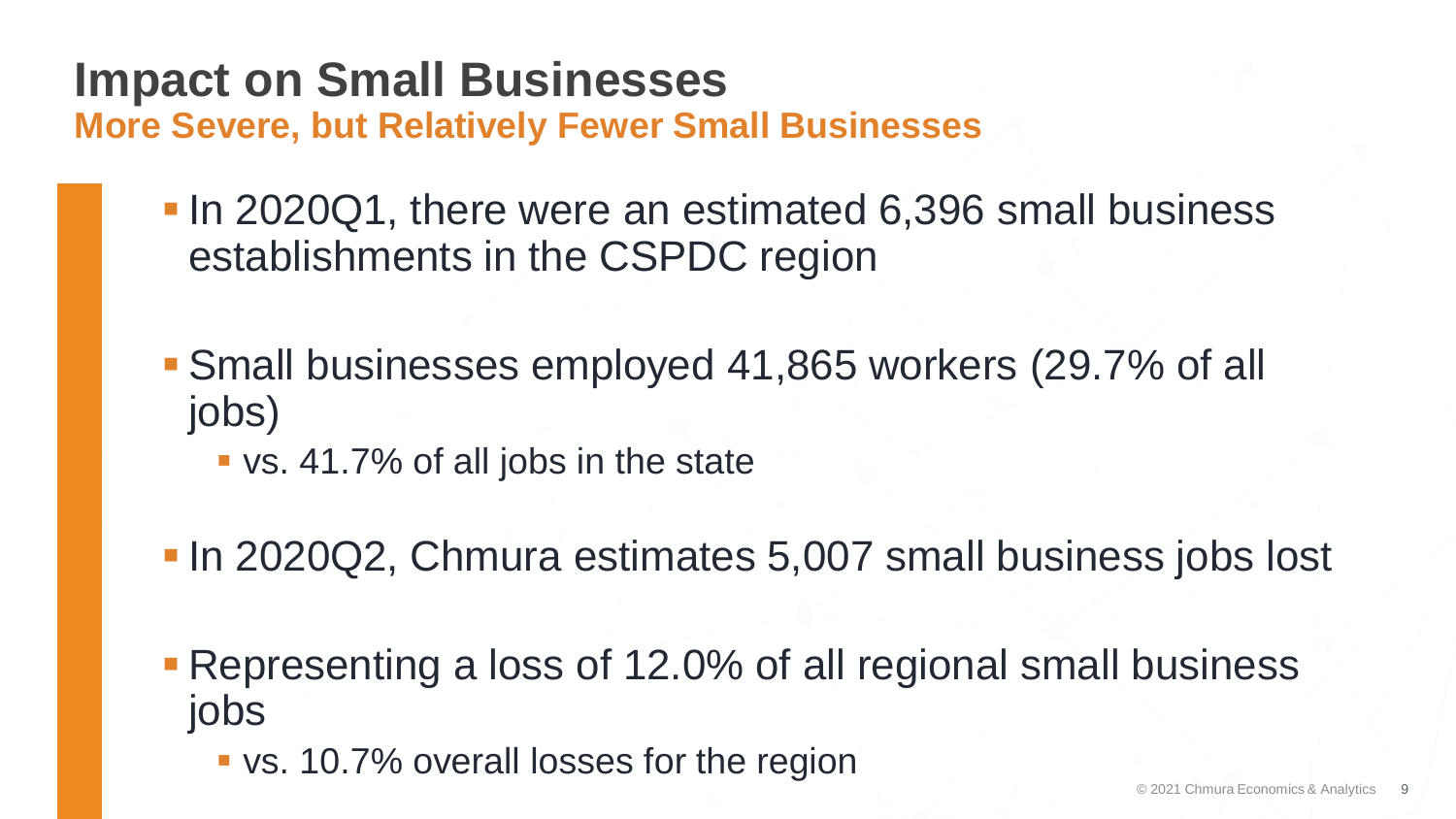#### **Downtown Areas Defined**

- **Buena Vista**
- **Harrisonburg**
- **Lexington**
- **E** Staunton
- **· Waynesboro**
- **Hot Springs**
- **Bridgewater**
- **Broadway**
- **Monterey**

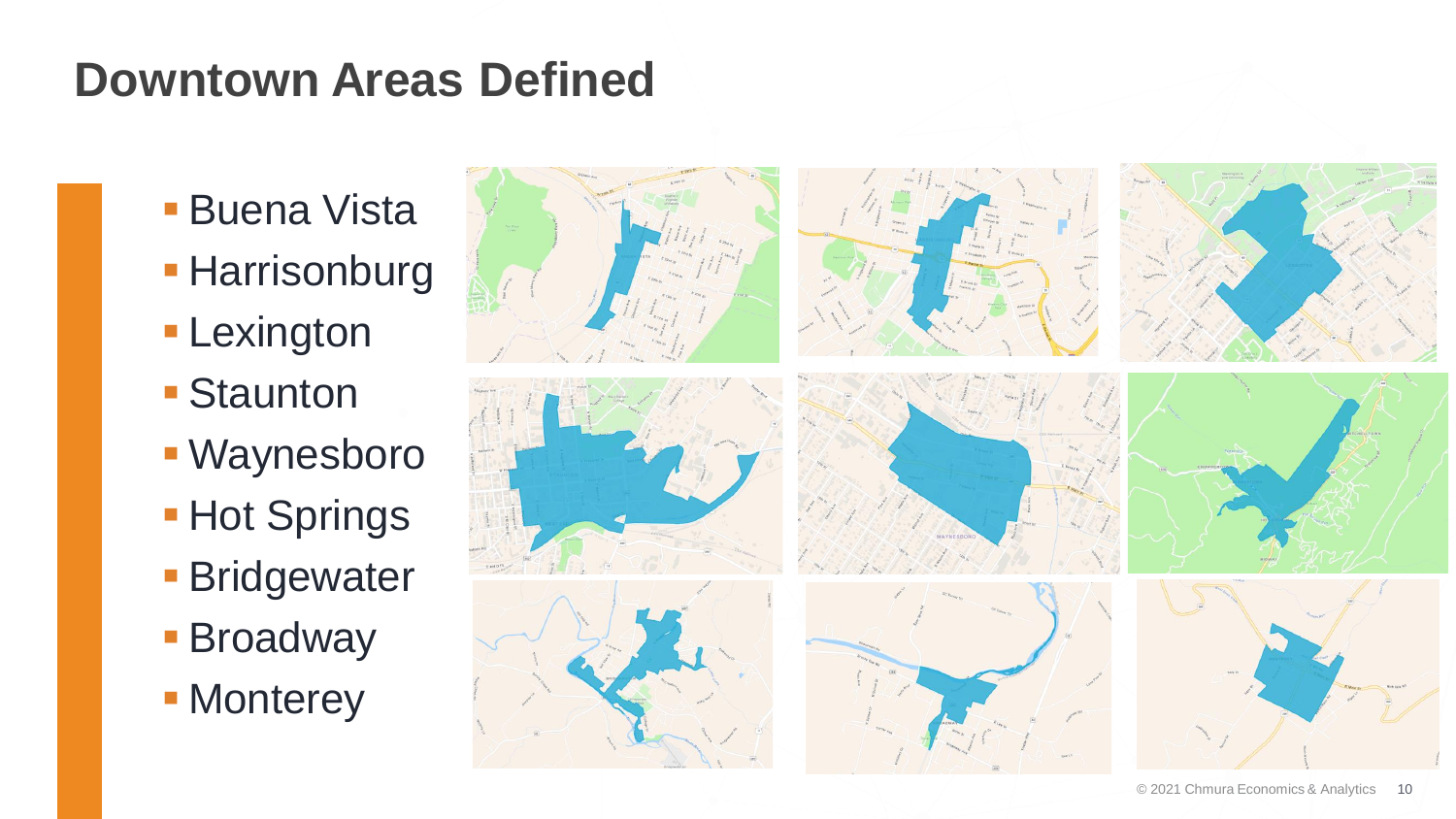#### **Impact on Downtown Areas**

#### **Food, retail, offices impacted by stay-at-home/ remote work**

|                                                                          | Q2 Job Change  | Q3 Job Change  | Q4 Job Change |
|--------------------------------------------------------------------------|----------------|----------------|---------------|
| <b>Accommodation and Food Services</b>                                   | $-1,146$       | 702            | 230           |
| <b>Educational Services</b>                                              | $-237$         | $-166$         | 161           |
| Information                                                              | $-97$          | 13             | $-3$          |
| <b>Retail Trade</b>                                                      | $-66$          | 40             | 26            |
| Management of Companies and Enterprises                                  | $-57$          | $-2$           | -1            |
| <b>Other Services (except Public Administration)</b>                     | $-53$          | 36             | 11            |
| Professional, Scientific, and Technical Services                         | $-50$          | $-4$           | 9             |
| <b>Transportation and Warehousing</b>                                    | $-45$          | 28             | $-23$         |
| Manufacturing                                                            | $-31$          | $-4$           | 12            |
| Arts, Entertainment, and Recreation                                      | $-30$          | 23             | 3             |
| <b>Health Care and Social Assistance</b>                                 | $-30$          | 15             | $-3$          |
| <b>Public Administration</b>                                             | $-27$          | 49             | 15            |
| Construction                                                             | $-24$          | 6              |               |
| Real Estate and Rental and Leasing                                       | $-19$          | $\overline{ }$ | 4             |
| <b>Finance and Insurance</b>                                             | $-14$          | $-6$           |               |
| Administrative and Support and Waste Management and Remediation Services | $-9$           | $-1$           | $-2$          |
| Agriculture, Forestry, Fishing and Hunting                               | $-4$           | $\overline{2}$ |               |
| <b>Wholesale Trade</b>                                                   | $-4$           | $-3$           |               |
| <b>Utilities</b>                                                         | $\overline{0}$ |                | $\Omega$      |
| Mining, Quarrying, and Oil and Gas Extraction                            | 0              | $\overline{0}$ | 0             |
| Unclassified                                                             |                | $\overline{2}$ | $-5$          |
| <b>Total</b>                                                             | $-1,941$       | 737            | 438           |

© 2021 Chmura Economics & Analytics 11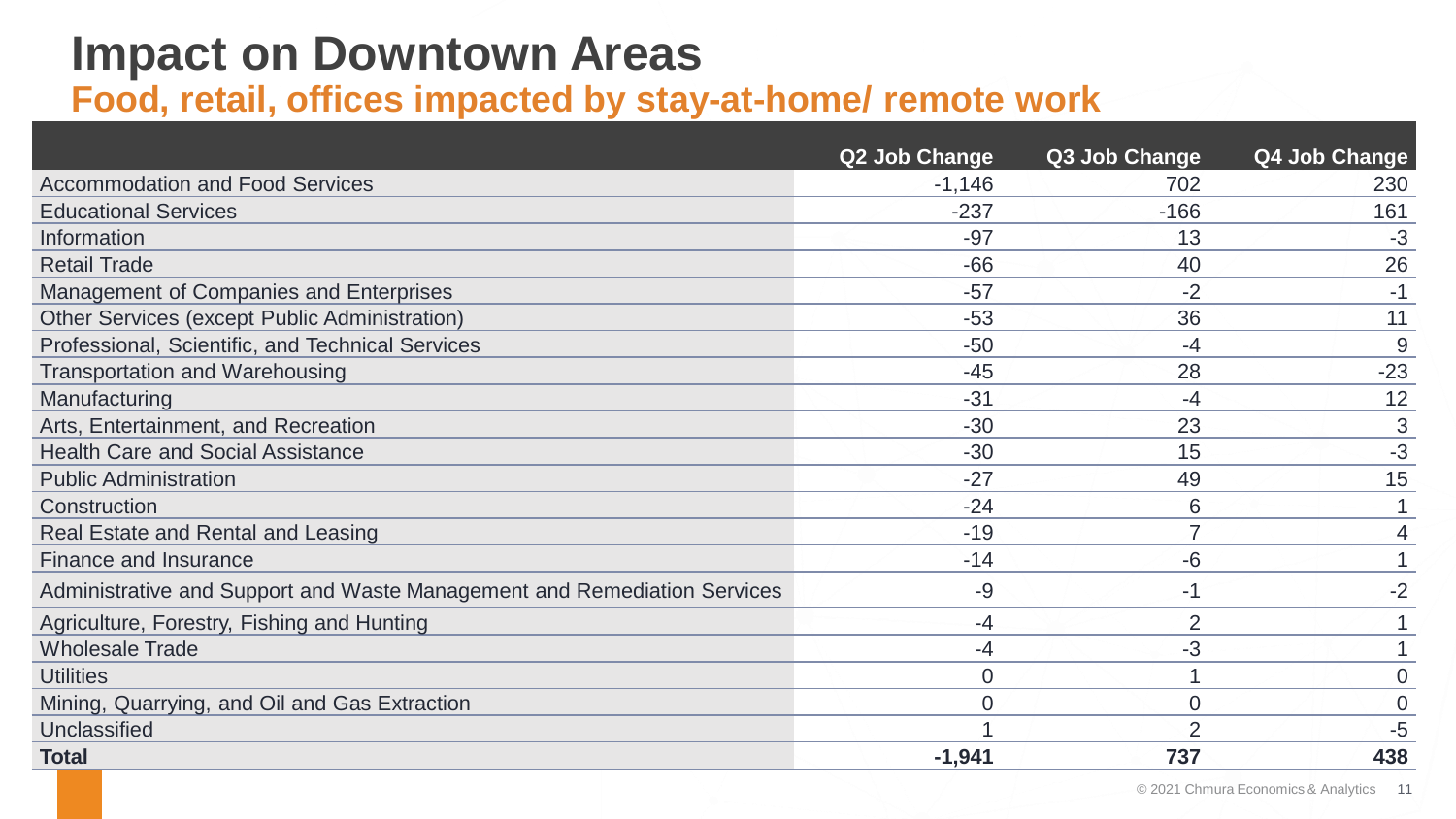#### **Summary Pandemic Impacts**

- Region lost 10.7% of total workforce April-June 2020
- **Impacts by cluster:** 
	- Manufacturing -3.4%
	- Tourism -39.1%
- Local government lost 9% by 2020Q3, recovering more slowly than private sector
- 12.0% of jobs in small businesses lost
- 14.4% of jobs in downtown areas lost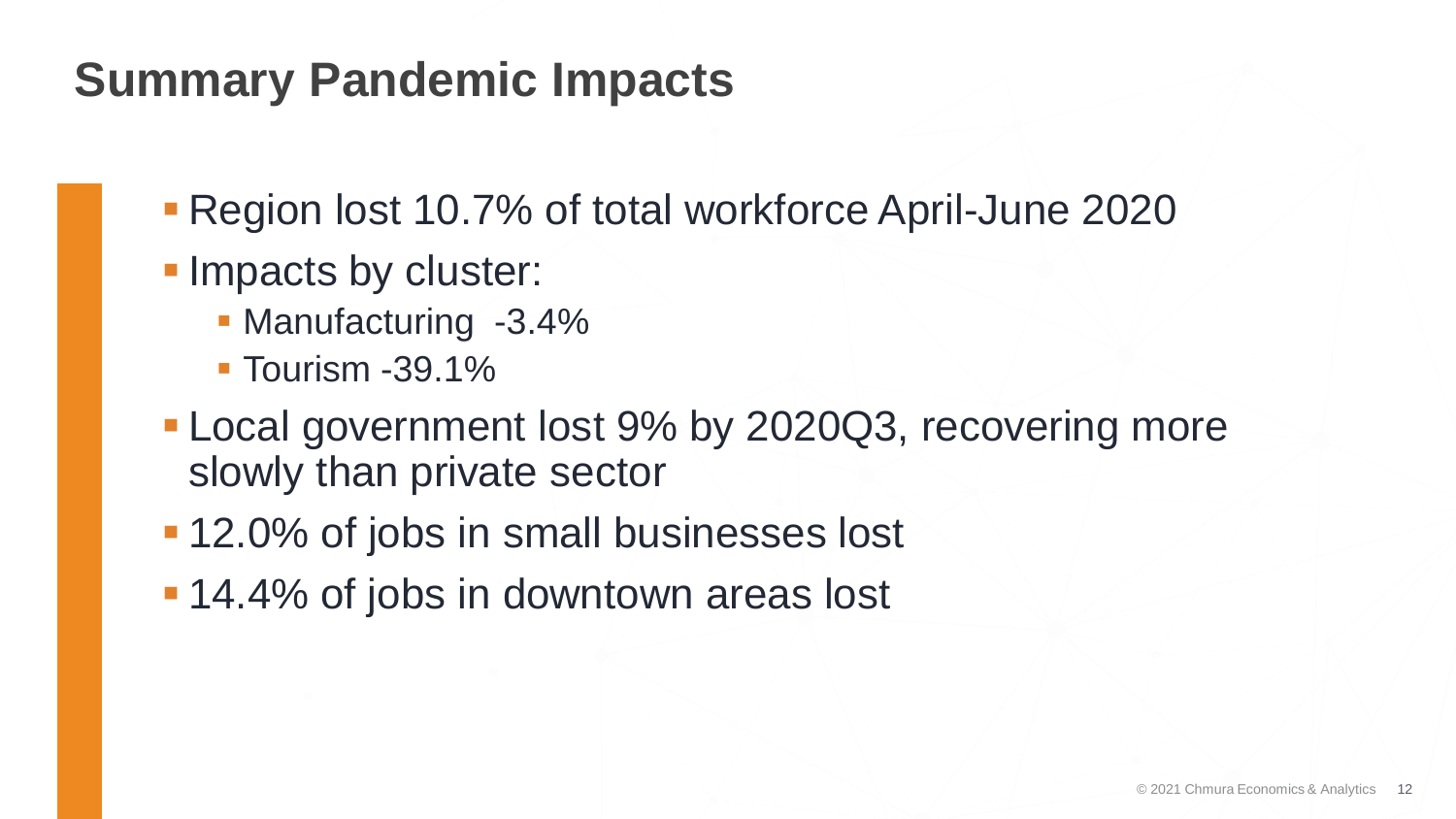

## **Pandemic Resiliency**

Population with 3+ Risk Factors:

- **·** Income-to-poverty ratio
- **Burgally Single or zero-caregiver household**
- **Crowding/high-density residence**
- **EXECOMMUNICATED EXECUTE:**
- **No full-time employed person in** household
- **Disability**
- No health insurance
- Age 65 or older
- **EXEC** Serious heart condition
- Diabetes
- **Emphysema or asthma**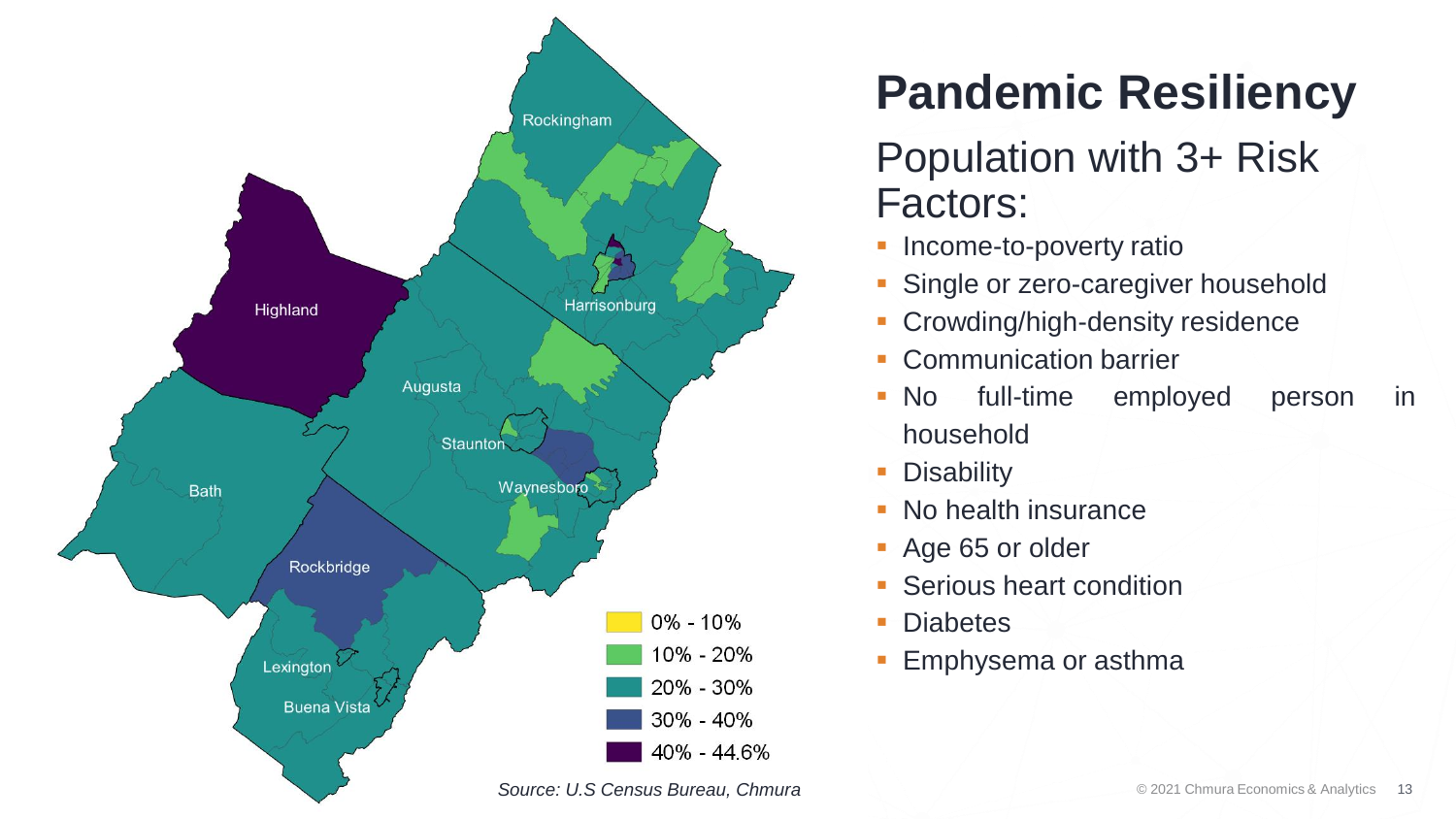## **Regional Recovery Path**

- Accommodation and food services and retail lead recovery in third quarter 2020
- Recovered 44.7% of lost jobs by fourth quarter 2020
- Vaccine availability and federal relief boost recovery in 2021
- Mid-year 2021, region projected to recovery 62.9% of lost jobs
- Recovery is slightly slower than national average due to industry mix
- Region expected to recover all jobs lost during the pandemic by second quarter 2022
- Downtown areas recover more slowly, by mid 2023

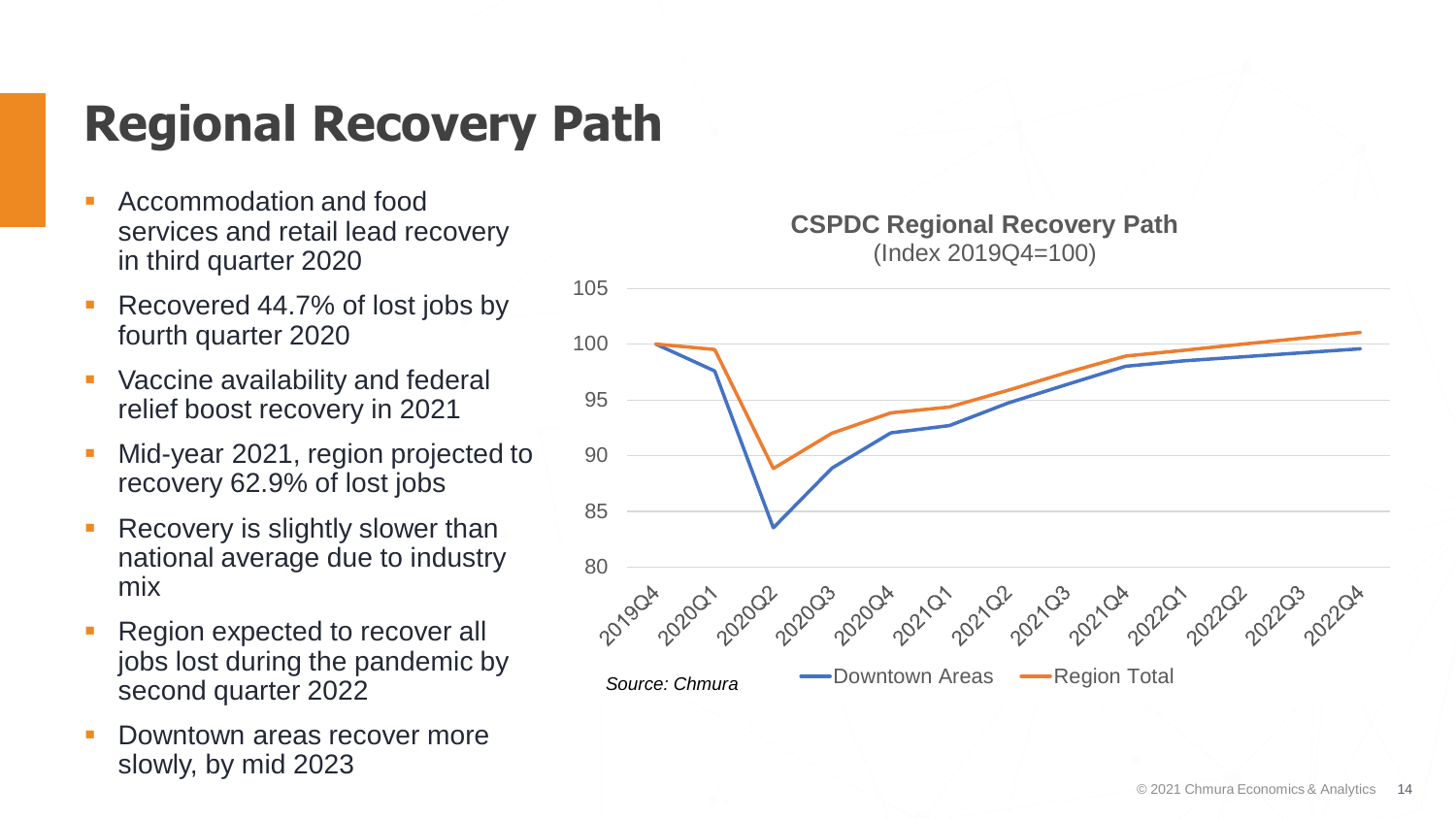# **Questions?**

Patrick Clapp Economist Chmura Economics & Analytics [patrick.clapp@chmuraecon.com](mailto:patrick.clapp@chmuraecon.com)